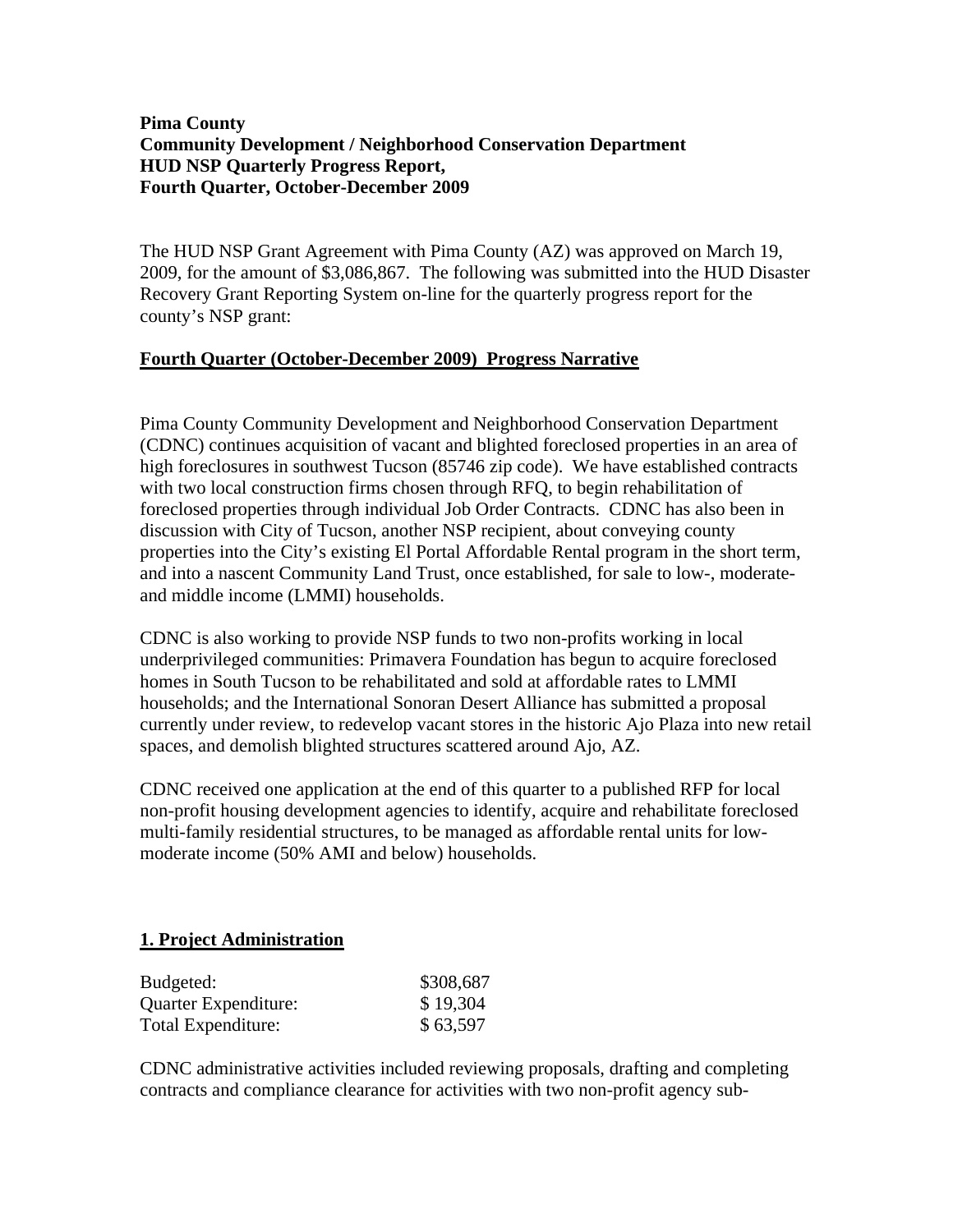recipients (Primavera Foundation and International Sonoran Desert Alliance); identifying and inspecting properties, completing compliance clearance, and managing the process for county foreclosed property acquisition; drafting home rehabilitation specifications, and establishing Job Order Contracts with two firms for home rehabilitation work.

### **2. Cardinal / Valencia Foreclosed Property Acquisition & Rehabilitation**

Housing activities in targeted high-foreclosure neighborhoods in SW Tucson

| Budgeted:            | \$881,463 |
|----------------------|-----------|
| Quarter Expenditure: | \$152,953 |
| Total Expenditure:   | \$160,907 |

CDNC coordinated activities of Pima County departments to draft property appraisals, submit purchase offers, and complete compliance clearance on foreclosed properties. We acquired three (3) foreclosed properties this quarter (FHLMC, FNMA and US Bank) and we are in escrow for the purchase of one (1) additional property (HSBC), to close in mid-January 2010. In total, we have acquired four (4) foreclosed homes.

This quarter, we also appraised four (4) foreclosed properties and submitted offers on three (3) of those; and have offers pending on four (4) properties, which include offers from the previous quarter. In some cases, other buyers / investors submit offers before our appraisals are complete, or banks' list prices are far above the discounted appraised offer and we receive no response.

### **3. South Tucson, AZ Redevelopment**

Affordable housing activities in the community of South Tucson, AZ

| Budgeted:            | \$375,000 |
|----------------------|-----------|
| Quarter Expenditure: | \$114,287 |
| Total Expenditure:   | \$114,287 |

Pima County entered a contract with Primavera Foundation, Inc. in July 2009 to purchase two (2) foreclosed homes and three (3) vacant lots in the jurisdiction of South Tucson, AZ. This quarter, Primavera worked on rehabilitation of the one (1) foreclosed home they purchased late last quarter. They also acquired one (1) additional foreclosed property that has a main residence and guest house – the guest house will be rehabilitated, but the main residence is beyond repair – Primavera has asked that their contract be amended to use NSP funds to demolish this structure, as well as other blighted residences in the community. These home sites will be used for new manufactured housing, to be provided using other funding sources.